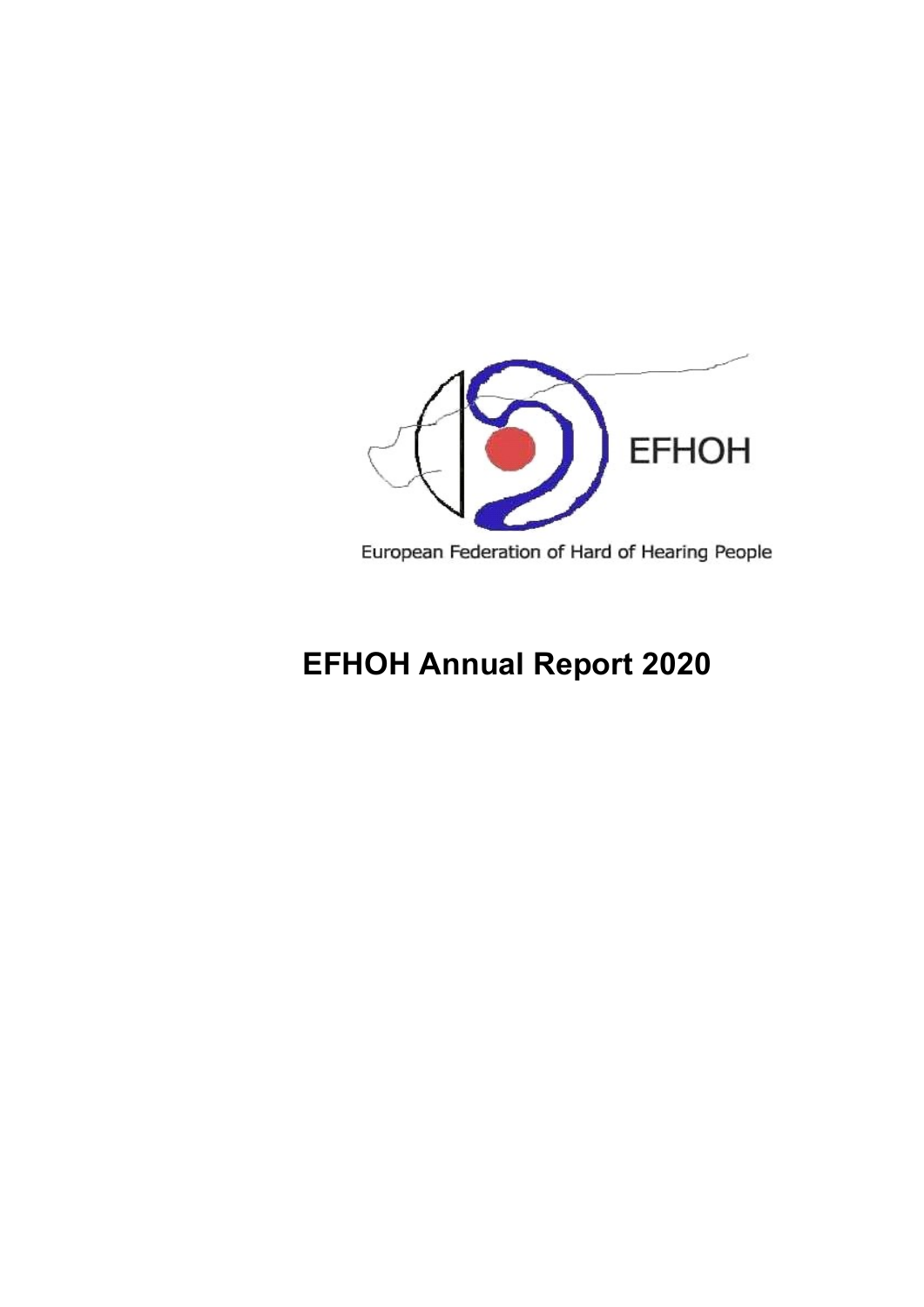**2020 was related COVID -19 a very special year for everyone and also for EFHOH. A lot of events were cancelled and some events were changed into online meetings.** 

# **The Mission of EFHOH**

The European Federation of Hard of Hearing People represents hard of hearing people at European level in dialogue with the European Union, the members of the European Parliament and other European authorities.

Our aim is a Europe where hard of hearing people can live without barriers and have the opportunity to participate on all levels in society. EFHOH will realize this vision through our actions, contacts and campaigns, involving the EFHOH members and our partners. EFHOH has close connections to the International Federation of Hard of

Hearing People (IFHOH).

#### **The main targets for the year 2020 & 2021 are:**

- Implementation of the UN CRPD (Committee of the Rights of the Persons with Disabilities) in the EU member states. *We have followed EDF in their actions and IFHOH and IDA.*
- Organising a Lunch debate in the European Parliament around the World Health Organisation (WHO) World Hearing Day in cooperation with the European Hearing Instrument Manufacturers Association (EHIMA) and the European Association of Hearing Aid Professionals (AEA).

*Related the COVID-19 the Lunch debate was not possible.*

• Inform about hearing loss and rehabilitation via www.efhoh.org *We did this via (limited) EFHOH newsletter and social media.*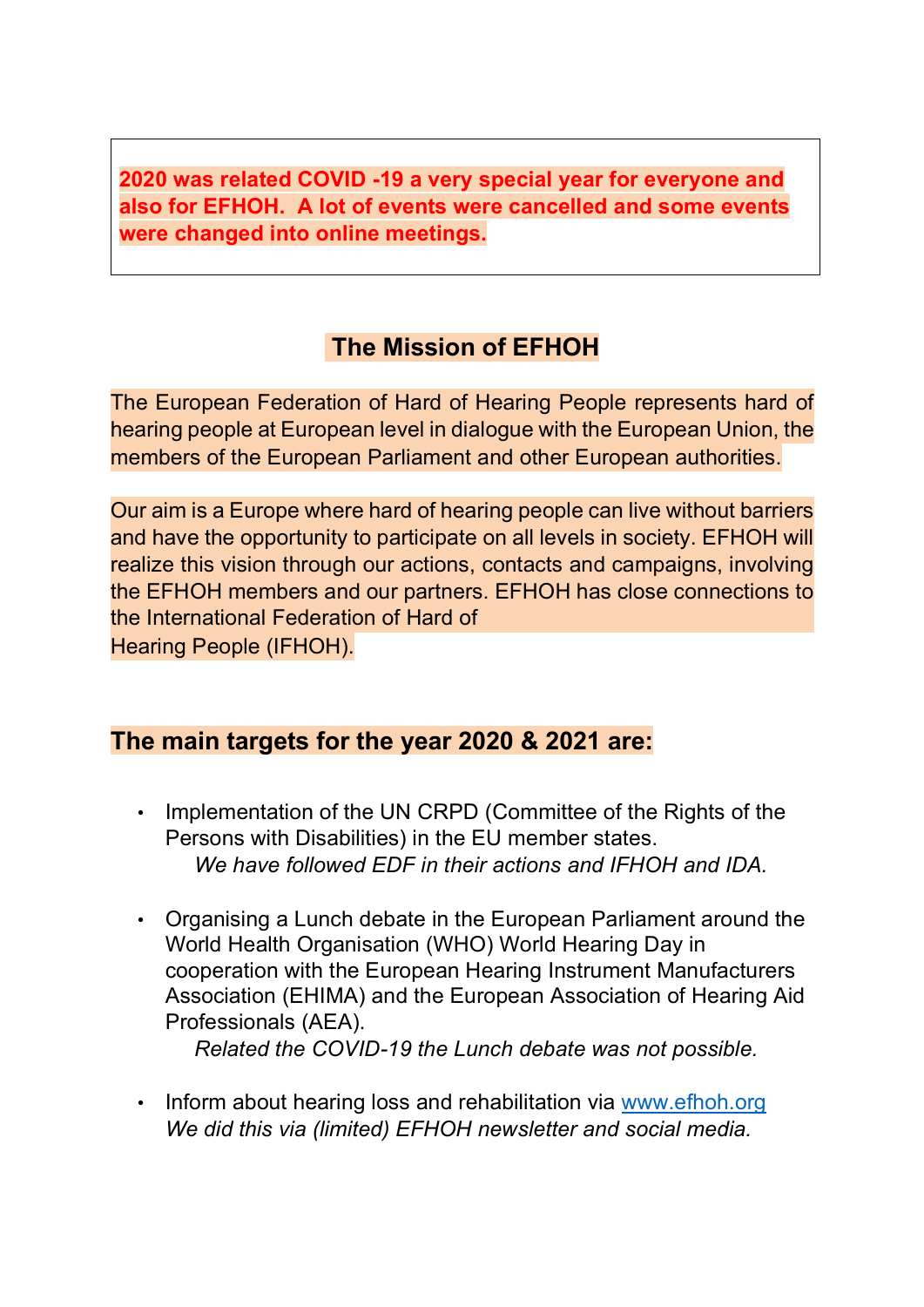- Inform about hearing loss and dementia via www.efhoh.org *We did this via (limited) EFHOH newsletter and social media.*
- Working toward a stronger position for EFHOH in the European Union. *We did this via EDF and via the triangle (EFHOH – EHIMA – AEA). Related COVID-19 this was very limited.*
- Implementation of the European Accessibility Act (EAA) in the EU members states. *We did this via EDF and via participation in different EU online events, webinars and have given feedback via EDF to different policy papers.*
- Transposition & Implementation of Article 7 (Accessibility) in the Audiovisual Media Services Directive (AVMSD). *We did this via EDF and have informed our members. Concrete example is the video that Mher Hako Bayan from EDF made related the AVMSD.*
- Improving access to hearing aids, assistive listening devices (ALDs) and communication support. *We did this with our partners in the triangle (EHIMA and AEA). Related COVID-19, together with the triangle members we have asked for attention on access to hearing care in this pandemic period.*

# **Strategy on Accessibility**

In Action Plan 2020-2021, EFHOH members will find an update regarding the actions that the EFHOH board will take in relation to the European Accessibility Act.

#### **Actions in 2020 & 2021:**

• Continue to inform our members about the European Accessibility Act (EAA) and support our members for the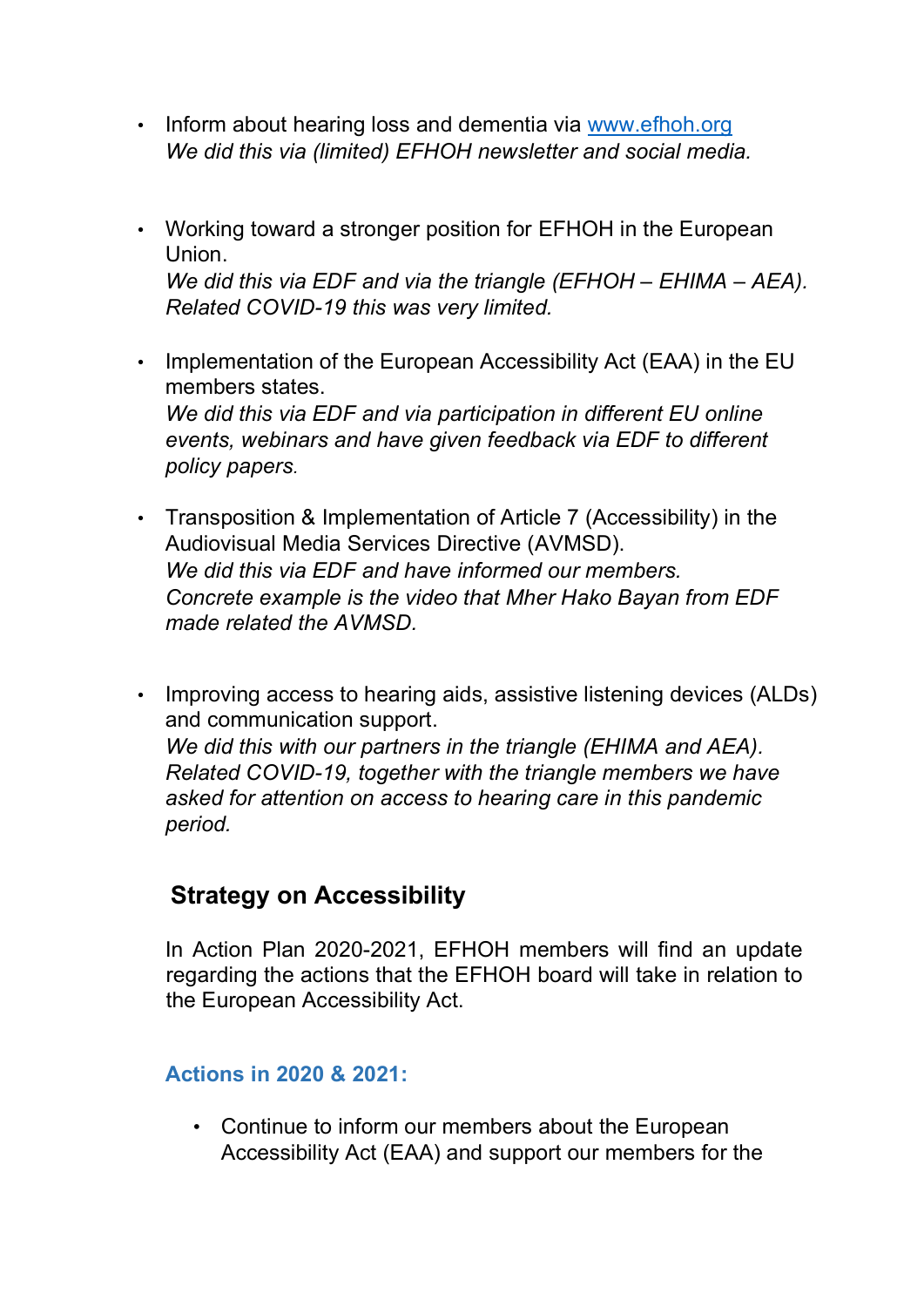implementation of the EAA at the national level. *The board did this via newsletter, website and facebook. EFHOH board participated in the EDF online workshop "Rolling Out Accessibility".* 

• Give direct feedback (via EDF) on the EAA to the European Commission and participate in the different public hearings that the European Commission and the European Parliament organise.

 *We did this via EDF directly to the EDF staff members, via the expert group. And we have participated in different EU webinars.* 

Collaborate with the European Broadcasting Union to improve accessibility across all audiovisual media in Europe. *We did this not directly via the EBU but indirectly via EDF and also via LTA project.*

 *Actions focused to the transposing of the revised Audiovisual Media Services Directive (AVMSD) into the national legislation the deadline for this was 19th September 2020 and only Denmark Hungary The Netherlands and Sweden had notified transposition measure and declared their notification complete.*

 *EFHOH board members had participate in the 7th International Symposium on Live Subtitling and Accessibility.* 

- *Participate in the EU Commission and Parliament meetings as well as the European Conference workshop on Accessibility. EFHOH board focused to accessibility of website and online / internet as well as focused to public transport (Railway and Ferries).*
- Participate in the EU Parliament Disability Intergroup meetings. *Related the COVID-19 there no/limited intergroup meetings.*
- Have direct dialogue with the Digital Commission and work as part of the Contact Group with EU States Media Regulators.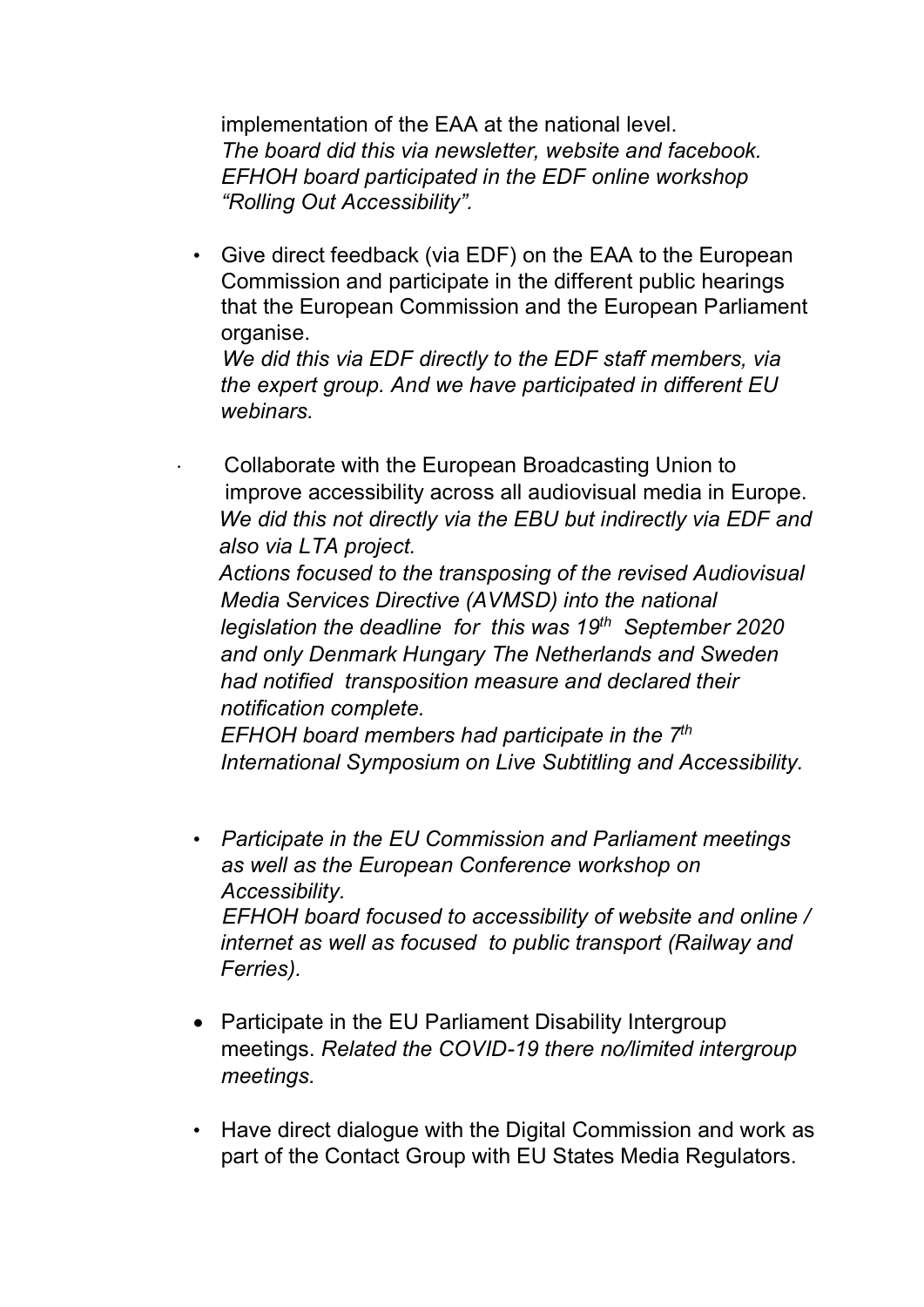*We haven't the possibility to have a direct dialogue with the digital commission. Related COVID-19 was it not possible to organise a face to face meeting.* 

• Continue our cooperation with the staff at EDF as member of the EDF ICT expert group, Human and Social right expert group and the Inclusive Education expert group and the Public Transport expert group. *EFHOH board did this very well and we have a good and close contact with the staff of EDF. We do this via the expert groups where in EFHOH volunteers/board members* 

*participate. EFHOH president is also board member of EDF.*

- Continue our contact with the European Commission. *We were not able to make contact with the new EU commission also related COVID-19. EFHOH president participate in the European Days for Persons with a disability; an online event which was organised by the Commission of the European Union*
- Give and share feedback via EDF and directly on the EU Commission consultation. *We did this via the staff of EDF with a focus to topics related accessibility and access to information via website, internet and media as TV.*
- Continue to participate as partner in the LiveText Access (LTA) & TIN-ACT project and start up comm4CHILD project in 2020.

 *We were also in 2020 a very active partner of LTA and have made different products for the online training program of new speech to text interpreters.*

*See also the LTA project website www.ltaproject.eu We were also in 2020 partner of the TIN-Act project and have participated in the TIN Act meetings. Good to know that since the death of Volker Albert from German Tinnitus Liga, only EFHOH president has represented EFHOH in the TIN ACT project.* 

*See also https://comm4child.ulb.be*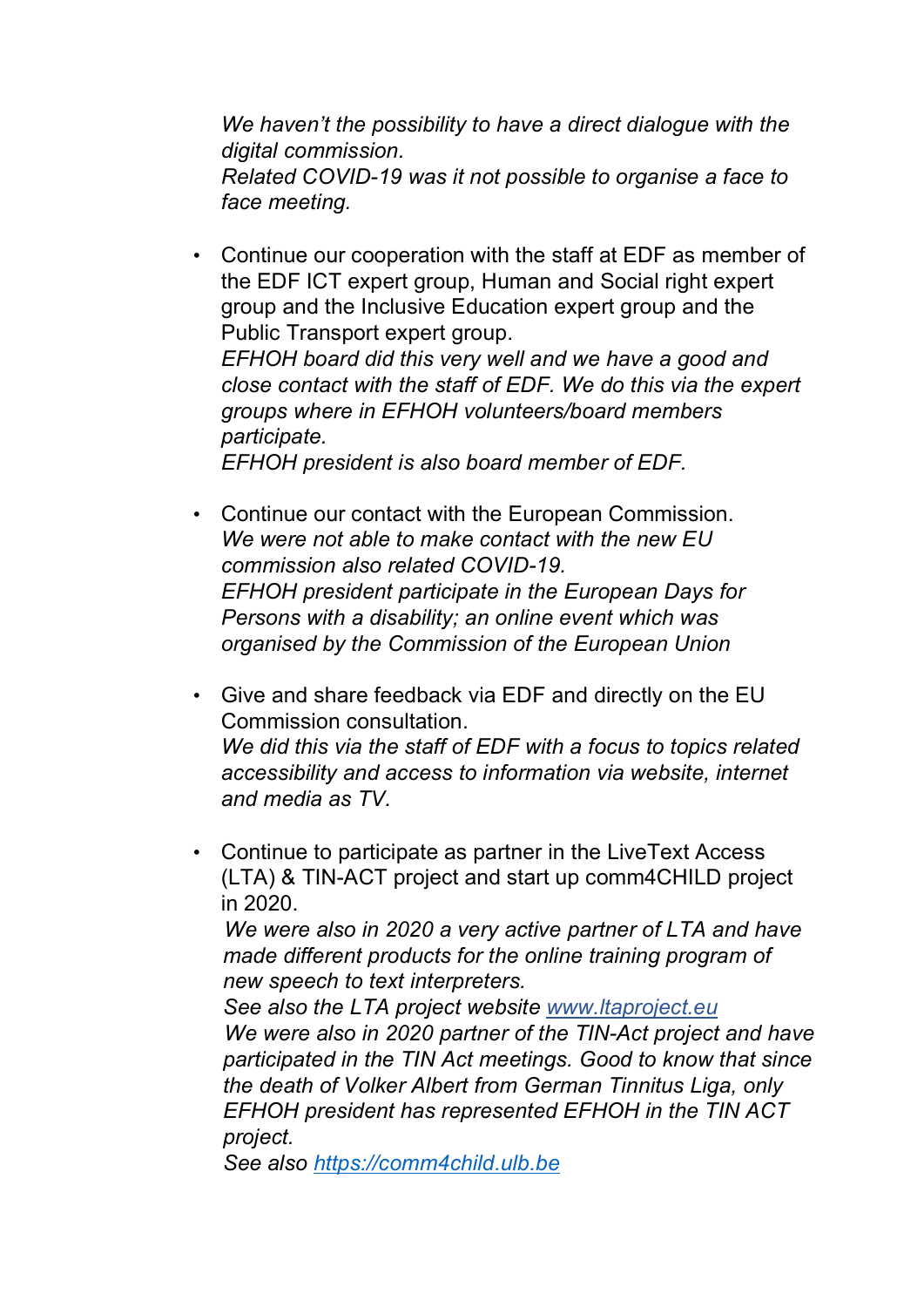• Participate in different conferences/events as LTA symposium. *EFHOH participated and also gave a presentation in the LTA symposium, which because of COVID-19 was carried out as a virtual event. Because the LTA symposium went online, it had many more participants than first expected and many participants from outside Europe.* 

# **Accessible Public Transport for Hard of Hearing People**

#### **Actions in 2020 & 2021:**

- Direct involvement as member of the EDF Transport Expert Group and support EDF regarding the importance of the European Accessibility Act for the disability movement. *EFHOH carried this out via the staff of EDF.*
- Call attention to the European Union that as a signatory of the UN CRPD it is obliged to adopt appropriate legislative measures to ensure the right to accessibility under Article 9 of the Convention. *Related the COVID-19 we were not able to do this.*
- EFHOH members should try to persuade their national governments to participate in the Commission's working groups on order to include as many Members States in the initiative as possible. National Disability Councils can also take part on behalf of the national government if they decide to delegate this task. EFHOH's members will have opportunity to get involved at the national levels in their countries.

*EFHOH board needs the feedback from our members on how successful they were in this topic in 2020.*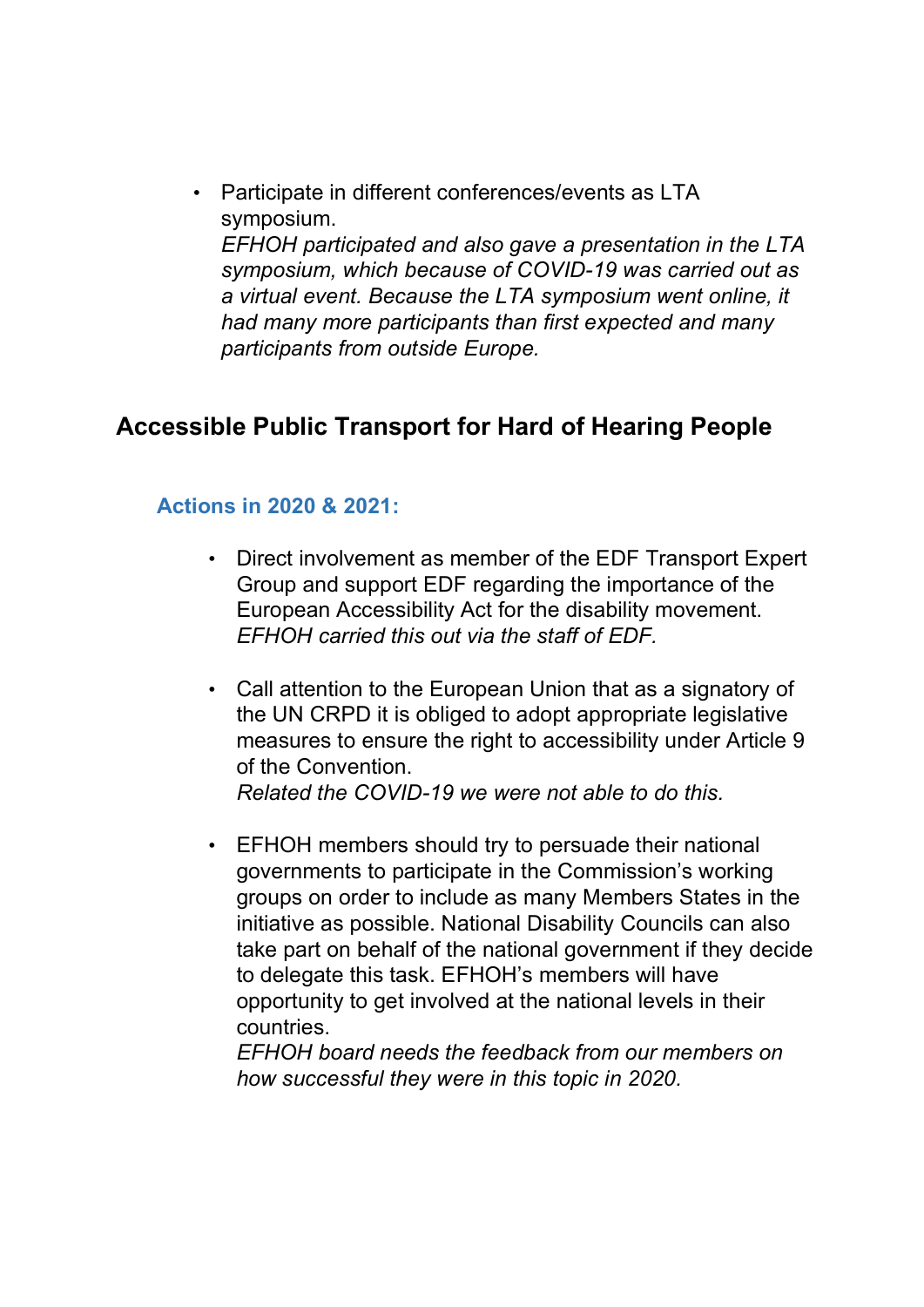# **Accessible Telecommunication for Hard of Hearing People Across Europe**

#### **Actions in 2020 & 2021:**

- Two EFHOH board members and a technology expert (volunteer) are working in the EDF ICT Expert Group. *We did this also in 2020 and EFHOH has two members in this expert group.*
- *EFHOH new board member represents EFHOH at the ITU online meetings to provide input on accessibility. EFHOH board member has participated in the ITU meetings on accessibility standards. Also IFHOH vice-president has participated in these ITU meetings.*
- Continue our work in relation to spectrum interference which has the potential to affect hard of hearing people using hearing aids, cochlear implants and ALDs. *EFHOH has been in contact with the triangle (EFHOH – EHIMA – AEA) and EFHOH is also represented at the IHAC (international hearing accessibility committee) meetings*.

### **Strategy on Rehabilitation**

The EFHOH member-organizations countries shall offer rehabilitation to hard of hearing people.

#### **Actions in 2020 & 2021:**

• Updated the EFHOH policy papers providing information about reimbursement of hearing aids. Follow up on Essen and London Declarations and Hearing Reimbursement Report 2018 to improve access to hearing aids and rehabilitation. *It has not been possible to update the EFHOH policy papers.*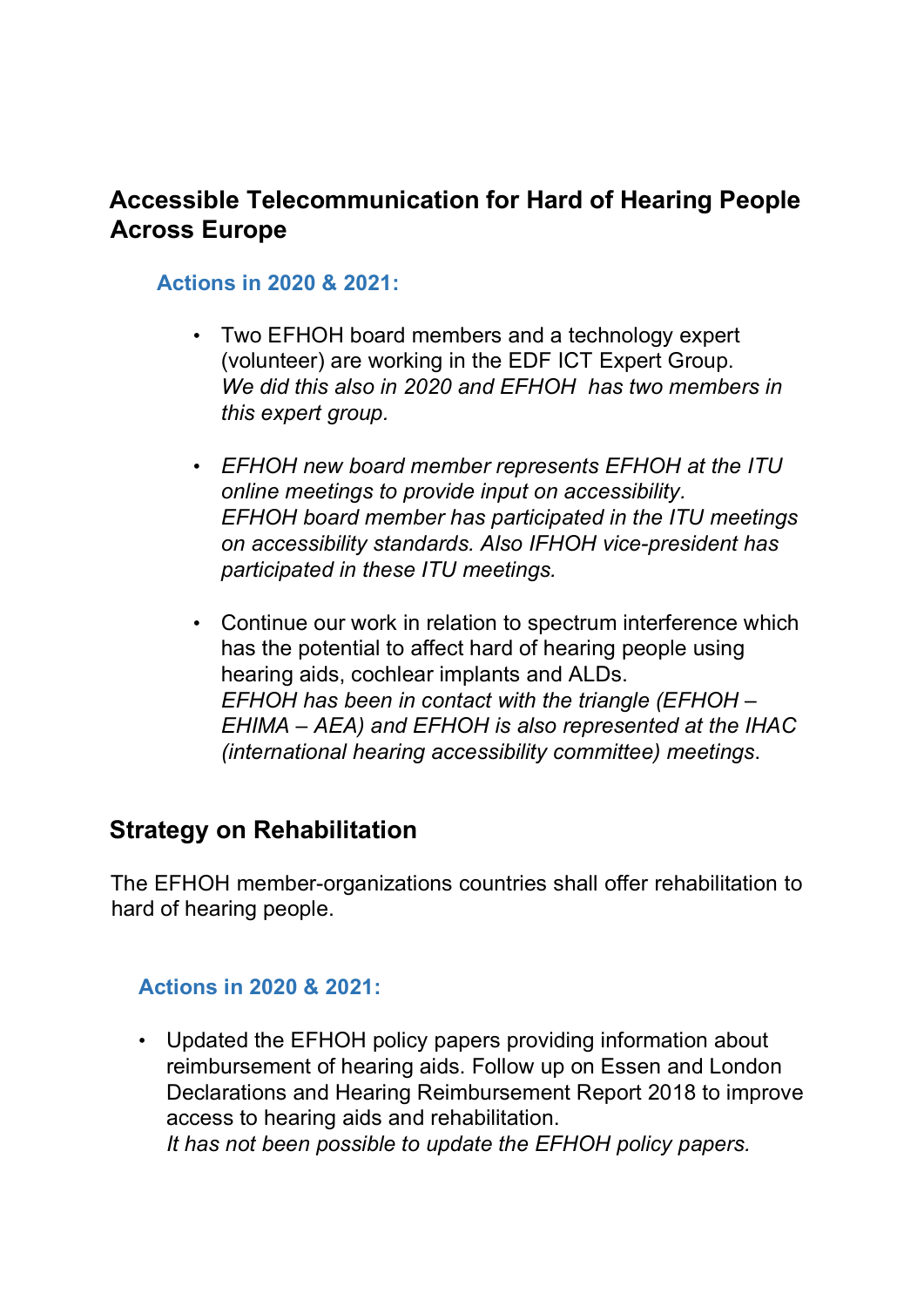• EFHOH will also work in this period for better European Standards of

Hearing Aids and Assistive devices and will continue our work with the European Hearing Instrument Manufacturers Association (EHIMA) and the European Association of Hearing Aid Professionals (AEA).

*EFHOH has been in contact about this via our triangle partners and via IHAC and IFHOH.*

• Inform about hearing loss and rehabilitation via www.efhoh.org *This was carried out via website, EFHOH newsletter and social media.*

Inform about hearing loss and dementia via www.efhoh.org *This was also carried out via website, EFHOH newsletter and social media. See also the link:* https://www.efhoh.org/hearingloss-dementia/

- Participate in WHO and World Hearing Forum. *EFHOH did this and is member of the WHF. EFHOH also in the safe listening project activities, as wel as EFHOH board also participated in the WHO meeting with the theme: Glimpse into the World Report on Hearing – launch of World Hearing Day advocacy materials. EFHOH has also published on the EFHOH youtube channel the HLF video on noise included hearing loss in young people.*
- Continue our partnership in the TIN-ACT project (Tinnitus). *We did this and EFHOH president was also in 2020 member of this project.*

### **Strategy on Organisations and Partnerships**

Encourage more European states to have a national federation for Hard of Hearing People. Maintain and develop partnerships with other European Organisations and work in cooperation with the European Platform of Deafness, Hard of Hearing and Deafblindness.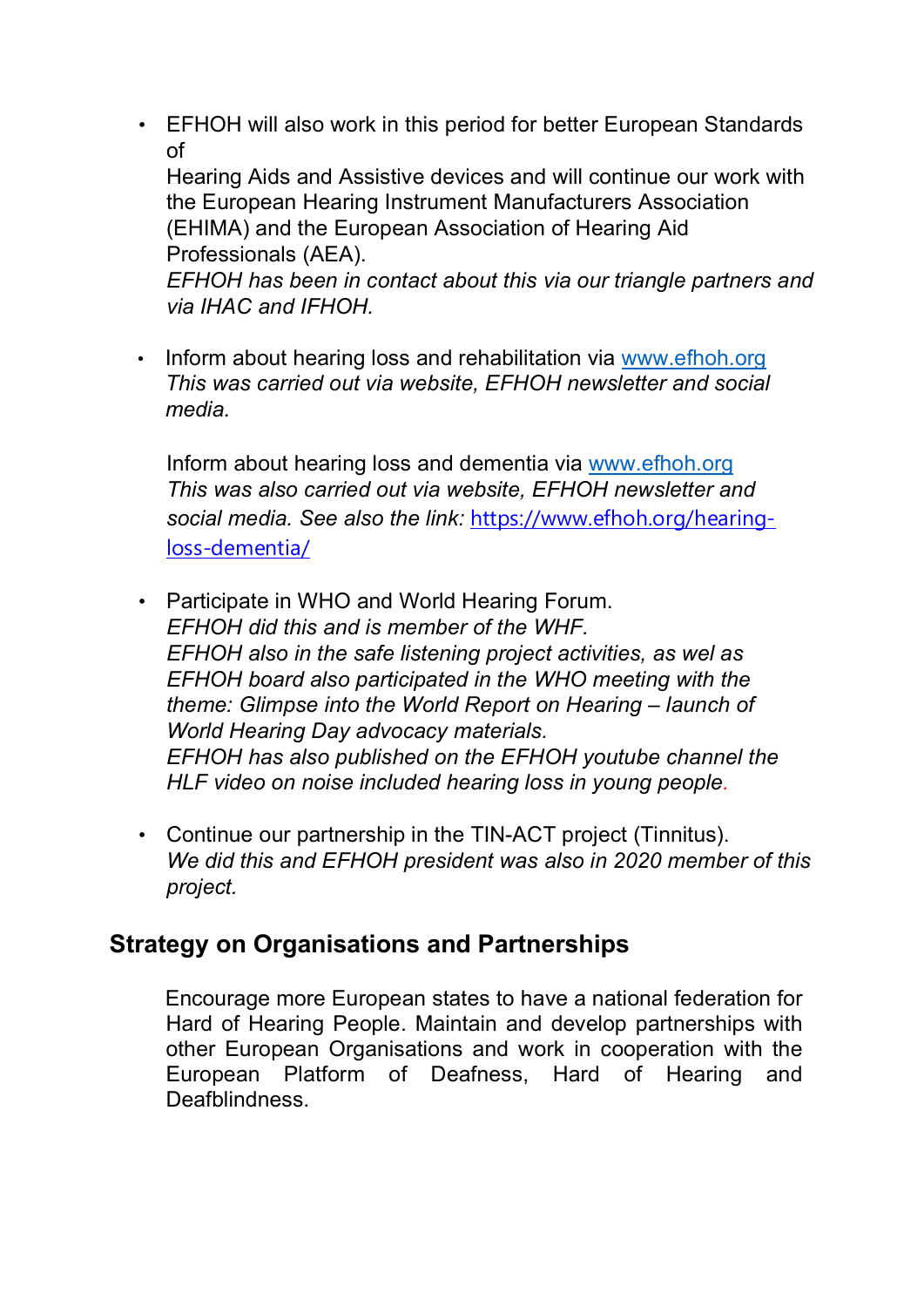#### **Actions in 2020 & 2021:**

- Hold Hearing Awareness workshops in some European countries. EFHOH was represented at a meeting for Nordic CI work group in January 2020. *Related COVID-19 these meetings were not possible the rest of 2020, but attempts were made to carry out virtual events on the topic.*
- Participate in the different Platform meetings. *Related COVID-19 this was not possible, but there was a good contact between the members of the platform via email.*
- Participate in the different EDF board meetings and EU conferences.

*In the beginning of 2020 EU conferences were carried out face to face and later in 2020 webinars and conferences were done online. Eg. the Conference organised by the EU commission related the European Accessible City and the European Days of Persons with Disabilities. This event is a part of the EU's wider efforts to promote the mainstreaming of disability issues and to raise awareness of the everyday challenges faced by persons with disabilities and this conference was also a possibility to discuss the upcoming Strategy on the Rights of Persons with Disabilities 2021-2030 and the impact of COVID-19 on persons with disabilities.*

• Participate in the IFHOH (skype) board meetings. *EFHOH president also did this in 2020 and the IFHOH board meetings were online and with speech to text support. EFHOH board participated in different IFHOH Webinars such as the IFHOH webinar about Inclusive Education. And at the two IFHOH CI users webinars was EFHOH's treasurer one of the speakers.*

*EFHOH board members also participated at the IFHOH COVID-19 workshop were the Global report of COVID-19 on hard of hearing people was discussed.*

*IFHOH and EFHOH presidents have also participated at the EU conference of Inclusive International Co-operation.*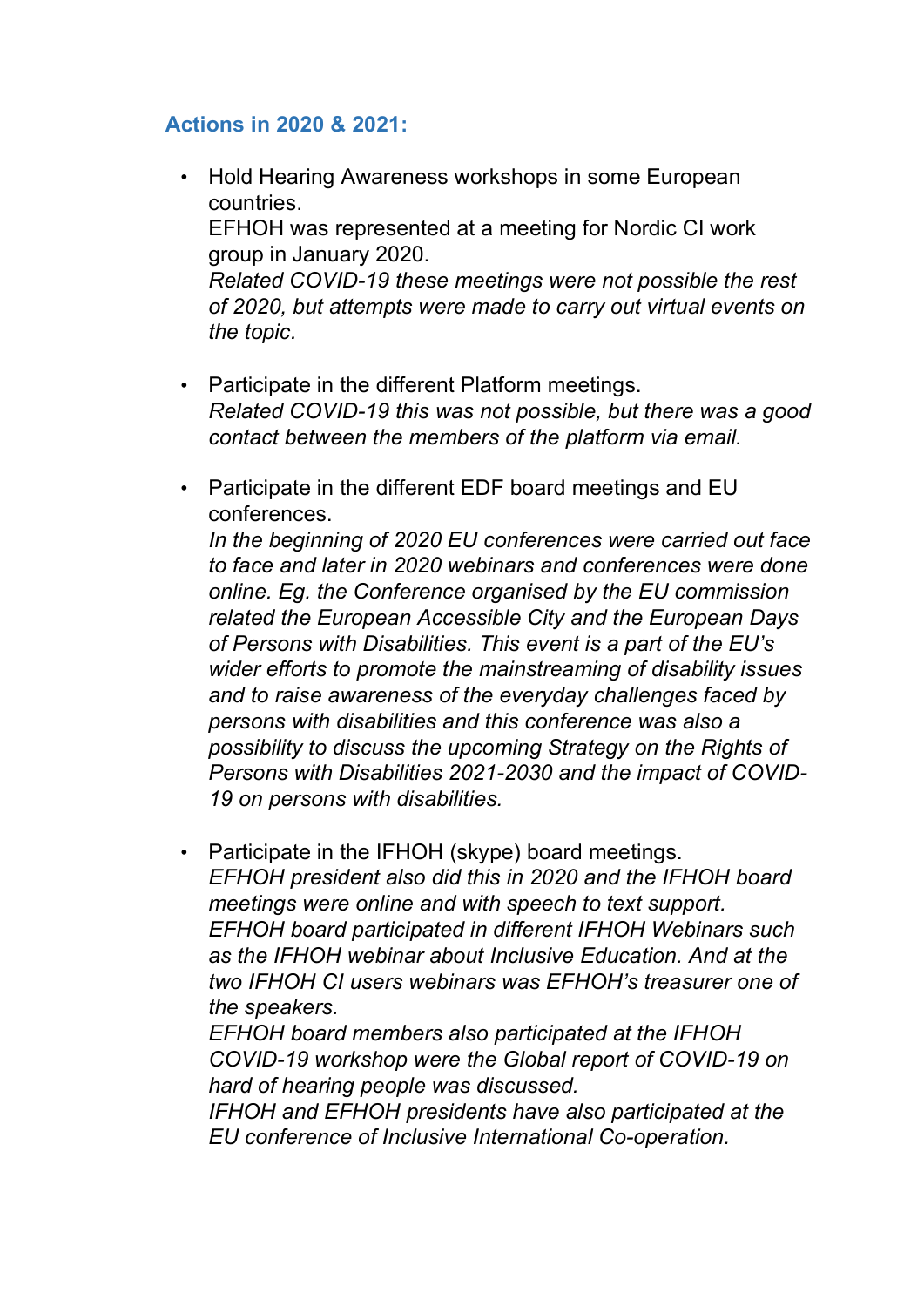- EFHOH board has been able to have frequent board meetings using the EFHOH Zoom account and with use of speech to text / subtitles Meetings have been monthly.
- Continue our contact with EHIMA (European Hearing Instrument Manufacturers Association) and the AEA (European Association of Hearing Aid Professionals). *EFHOH has had a good contact via e-mail in 2020 and online meetings.*
- Participate in high level meeting with hearing aids developers. *Related COVID-19 was this not possible in 2020. Different events as the EUHA conference and expo and also the award event of the European Audiologist of the year was cancelled.*
- Participate in Late Deafened event(s) and continue contact with national/regional Late Deafened organisations and workgroups. *We did this and EFHOH treasurer participated in different online meetings.*
- Participate in the ITU standardisation meetings (continue developing closer relations). *EFHOH board member represented EFHOH at the ITU online meetings.*
- We participated and also became a part of a global community of Cochlear Implant Users – CIICA (Cochlear Implant International Community of Action).
- We continued to cooperate in CAPAC project (Consumer and Professional Advocacy Committee) with users perspective. The Consumer and Professional Advocacy Committee was formed to ensure the Cochlear Implant users' voice was considered during the Delphi consensus process.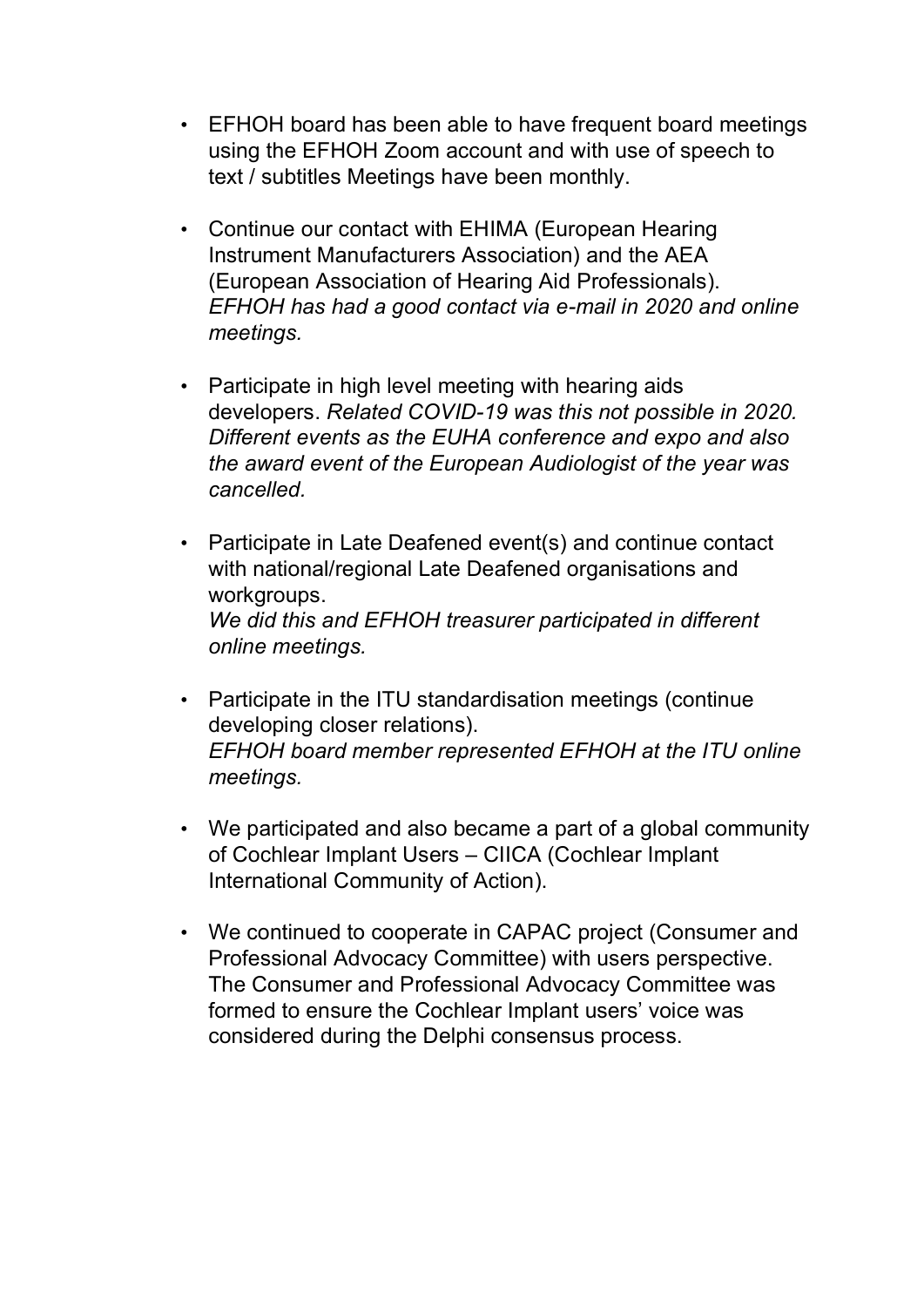# **Strategy on Youth**

#### **Actions in 2020 & 2021:**

- IFHOHYP former president is, on behalf of EFHOH, a member of the EDF youth committee.
- EFHOH will continue the good contact between the board of IFHOHYP and EFHOH. *There is a good contact between the two boards and special with the IFHOHYP president is there a good contact and cooperation.*
- EFHOH will participate in the next IFHOHYP AGM. *We shall, and related covid 19 is the IFHOHYP AGM 2020 online January 2021 and EFHOH treasurer will represent EFHOH at this IFHOHYP AGM.*
- IFHOHYP president or other board member will be invited in the EFHOH board meetings. *Related COVID-19 was this not possible.*
- IFHOHYP will be invited in the EFHOH Hearing Awareness workshop(s). *EFHOH, IFHOHYP and IFHOH worked together in different webinars about CI and also about COVID-19*

### **Strategy on EFHOH Public Relations**

To inform everyone who is interested in EFHOH, Hard of Hearing issues, European disability topics, and news from EFHOH member organisations.

#### **Actions in 2020 & 2021:**

• Publish 9 EFHOH newsletters per year. *We did this via an EFHOH news bulletin and we have found*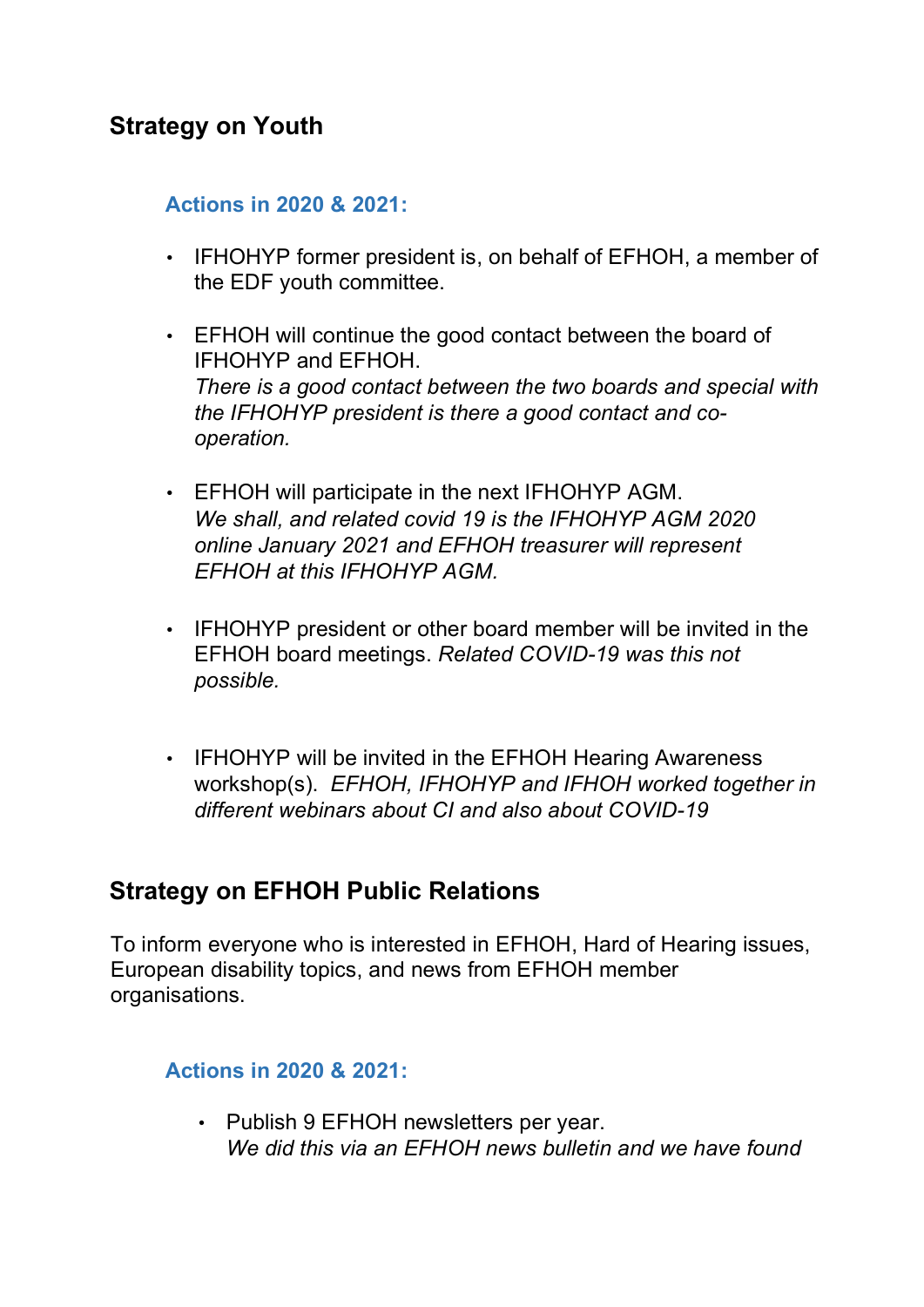*two new editors and have publish a new newsletter in a new style.*

- Impact report 2019 . *We did and related COVID-19 only an online version.*
- Promote the new EFHOH Website. In the promotion we have focused to more use of the only members session on the EFHOH website by EFHOH members. *The website has also had added sections with more general information on hearing loss and living with hearing loss as well as a section on hearing loss and dementia.*
- Update the EFHOH flyer and other PR materials *Related the COVID-19 EFHOH board sent out transparent face masks to all members.*
- Facebook. EFHOH board has closed the EFHOH Facebook Page and we concentrate now to EFHOH Facebook group. The group has 742 members/followers.
- Twitter. *We have published different Tweets and we have 714 followers*

### **EFHOH in Numbers in 2020:**

|                         | 2020         | Background info |
|-------------------------|--------------|-----------------|
| <b>Members:</b>         |              |                 |
| <b>EFHOH General</b>    | 22           |                 |
| members                 |              |                 |
| <b>EFHOH Associate</b>  | $\mathcal P$ |                 |
| members                 |              |                 |
|                         |              |                 |
| <b>EFHOH Individual</b> | 3            |                 |
| members                 |              |                 |
| <b>EFHOH Gold</b>       | 5            |                 |
| sponsors                |              |                 |
| <b>Management:</b>      |              |                 |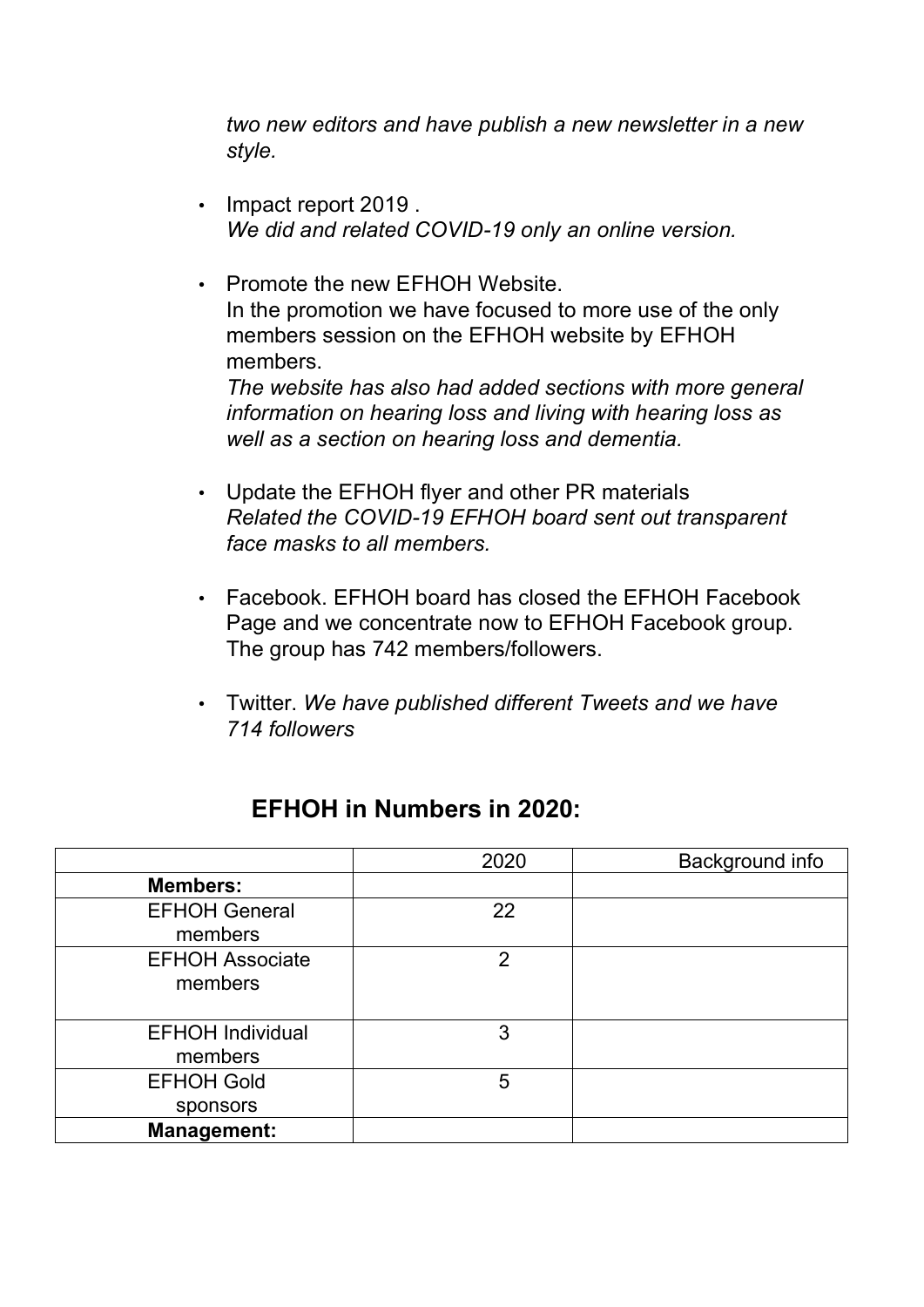| <b>EFHOH board</b>      | 5              |                         |
|-------------------------|----------------|-------------------------|
| members                 |                |                         |
| <b>EFHOH</b> webmaster  | 1              |                         |
| <b>EFHOH</b> newsletter | $\overline{2}$ |                         |
| editors                 |                |                         |
| Board meetings face     | 1              |                         |
| to face                 |                |                         |
| <b>Board meetings</b>   | 8              |                         |
| online                  |                |                         |
| <b>Social Media</b>     |                |                         |
| Website                 |                |                         |
| Facebook                | 743 friends    | <b>EFHOH</b> had at the |
|                         | 146 post       | end of 2020 only a      |
|                         |                | <b>Facebook Group</b>   |
| <b>Twitter</b>          | 714 followers  |                         |
|                         |                |                         |
| <b>Projects:</b>        | $\overline{2}$ | <b>LTA and TIN-ACT</b>  |
|                         |                |                         |

# **Strategy on Fundraising**

#### **Actions in 2020 & 2021:**

• Just before the Pandemic we sent invitations to various potential sponsors to support us, but unfortunately there was no feedback.

We would like to try to find one or two new (Gold) sponsors.

• We will apply as a partner to one or more EU projects. *We have tried that different this in co-operation most the time with the university of Barcelona. Maybe good to call here the different project for we apply or is that not needed. Or we can write here that we have apply for +/- 7 project and all without success.*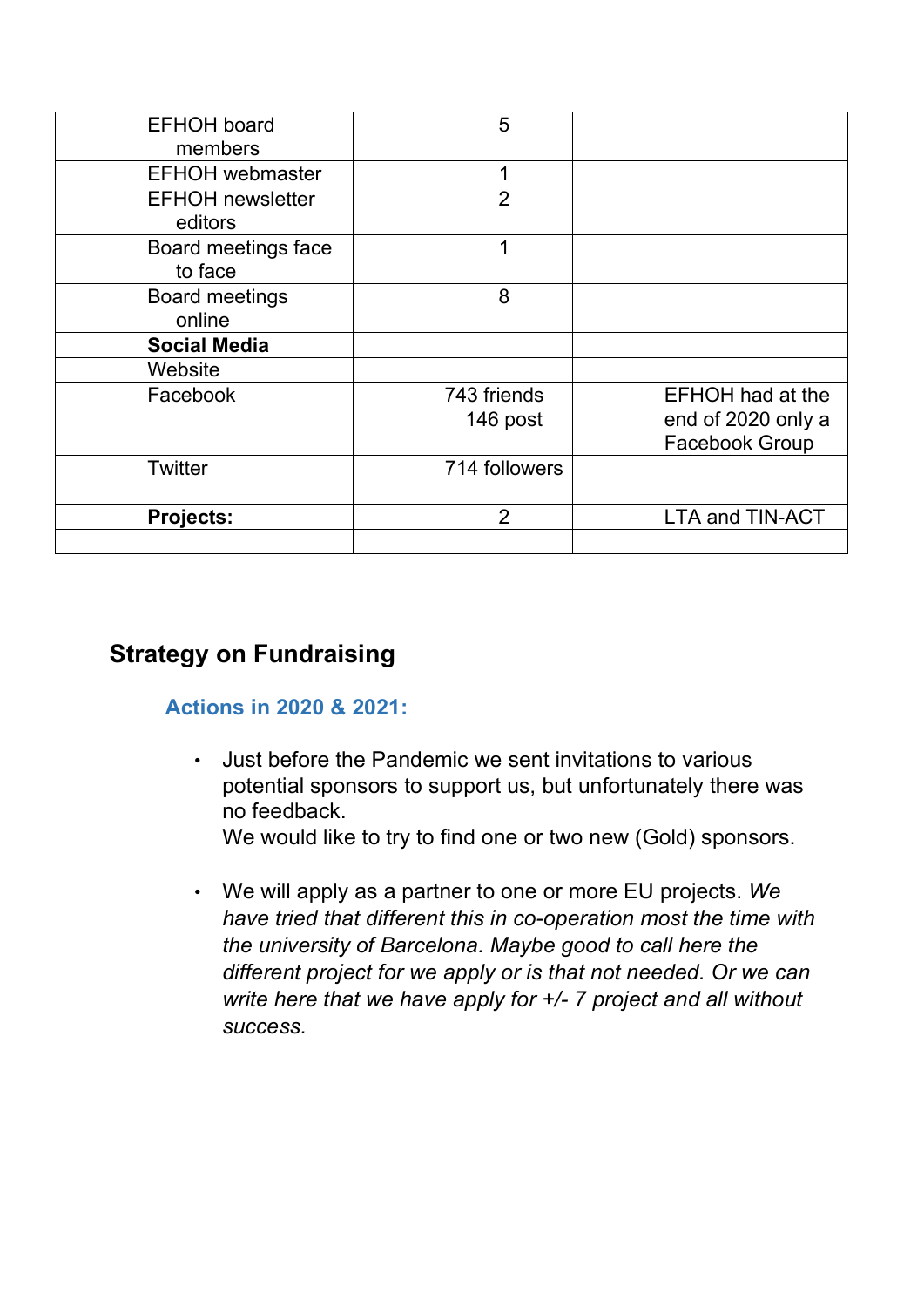# **EFHOH and Members**

#### **EFHOH Annual General Meeting**

Due to the COVID-19 Pandemic 2020, EFHOH was not able to meet our members at the scheduled AGM in Budapest in May 2020.

The EHOH Annual General Meeting 2020 was carried out via e-mail and the elections were done via Survey Monkey. The responses from members and results of the elections were presented in a recorded Zoom Pro meeting by:

EFHOH president, Marcel Bobeldijk Secretary General, Aïda Regel Poulsen Treasurer, Darja Pajk

This presentation was shared with EFHOH members via www.efhoh.org in Members Only on Wednesday 27<sup>th</sup> May 2020. The Annual and Financial reports as well as the Auditor's report were all accepted.

Chair of nomination committee informed the board about the results of the elections:

During the elections, vice president and board member positions were open.

Morten Buan, HLF Norway was elected vice president of EFHOH by 33 votes.

Alf Lindberg, HRF Sweden was elected board member of EFHOH by 32 votes.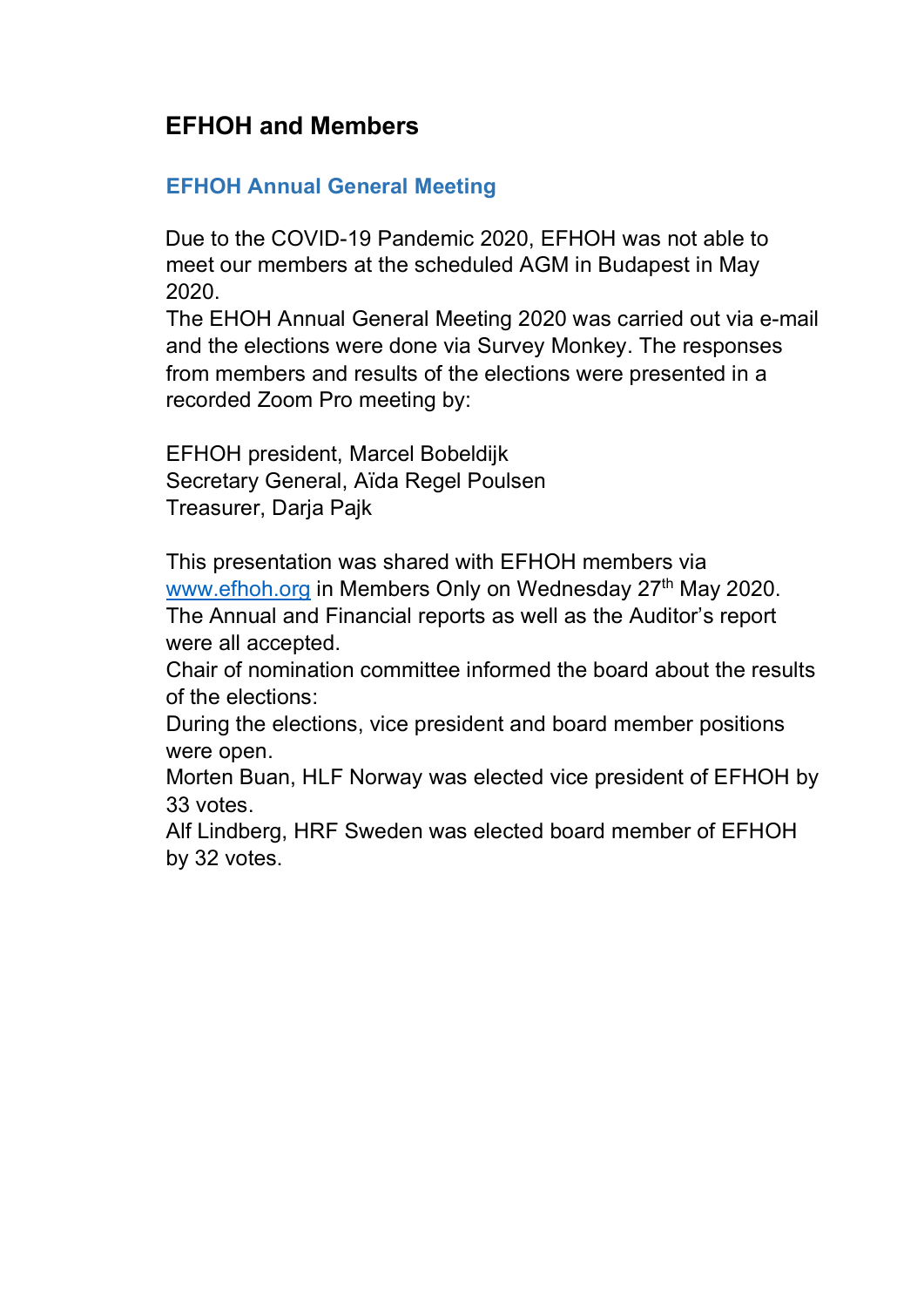# **Financial Report**

| <b>EFHOH European Federation of Hard of Hearing People</b> | 17.01.2021 |
|------------------------------------------------------------|------------|
|------------------------------------------------------------|------------|

#### **INCOME STATEMENT 01.01. - 31.12.2020**

#### **INCOMES**

| Founds                                     |           | 9.235,00 € LTA |
|--------------------------------------------|-----------|----------------|
| Membership fee from Members                | 6.253,50€ |                |
| Membership fee from Individual Members     | 33,00€    |                |
| Sponsor fees from Gold Sponsors            | 7.495,00€ |                |
|                                            | 13.781,50 |                |
| <b>TOTAL INCOMES</b>                       |           | 23.016,50€     |
| <b>EXPENSES</b>                            |           |                |
| <b>AGM</b>                                 |           |                |
| Accommodation, transfers, other cost       | 87,17     |                |
| Funds / events paid with founds            |           | 2.429,37 € LTA |
| <b>Board Meetings</b>                      |           |                |
| Accommodation, transfers, other cost       | 344,95€   |                |
| <b>Conference, Seminar and Meetings</b>    |           |                |
| Accommodation, transfers, other cost       | 1.308,78  |                |
| <b>Other Expenses</b>                      |           |                |
| <b>Administration cost</b>                 | 192,96    |                |
| <b>Bankcharges</b>                         | 144,40    |                |
| <b>TOTAL EXPENSES</b>                      |           | 2.078,26       |
| TOTAL EXPENSES including Funds (EFHOH+LTA) |           | 4.507,63       |
| <b>RESULT OF THE FINANCIAL PERIOD 2020</b> |           | 18.509,07€     |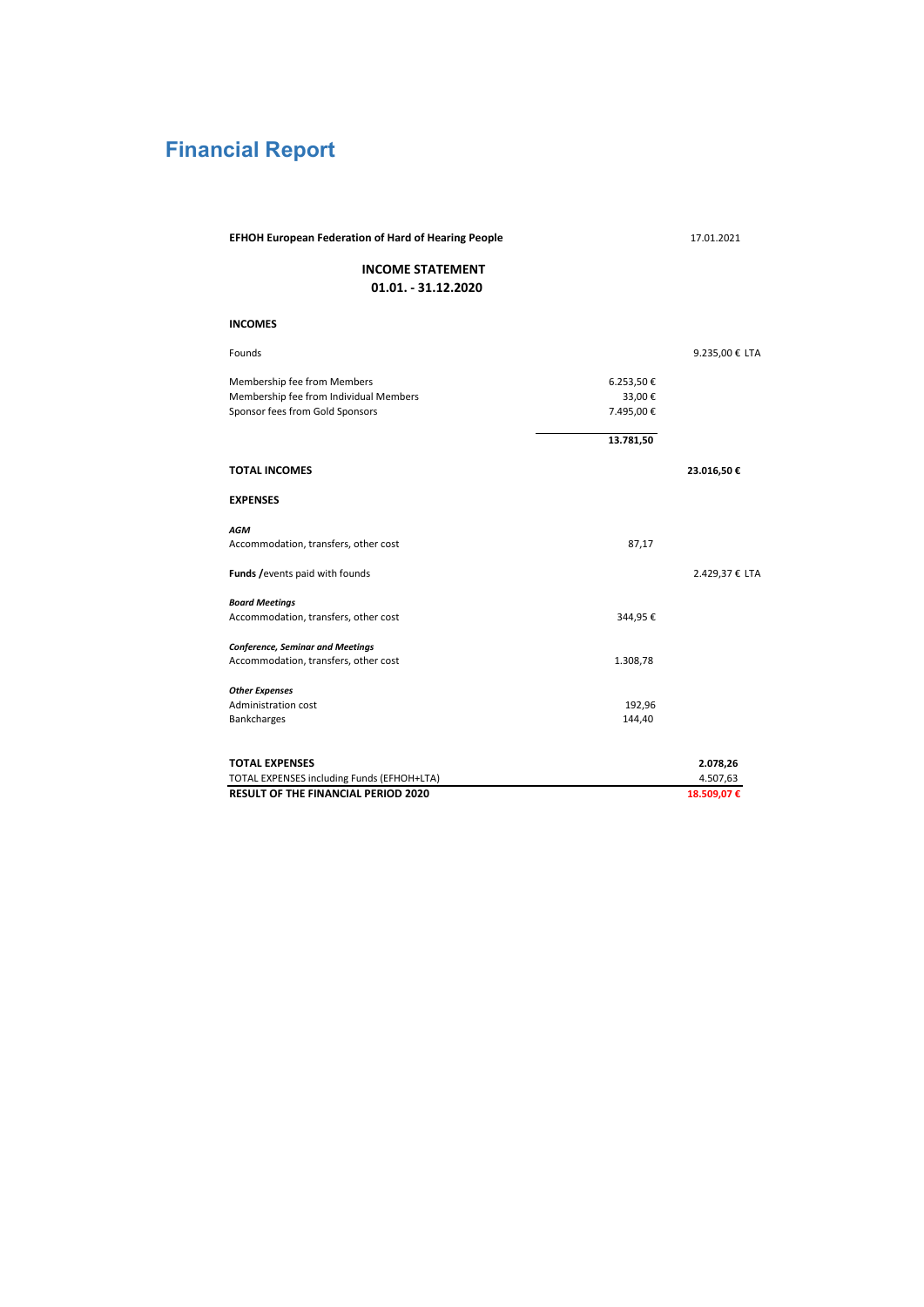

#### TREASURER REPORT OF THE FINANCIAL YEAR 2020

European Federation of Hard of Hearing People Treasurer: Darja Pajk 17th January 2021

This EFHOH report gives an overview of the financial situation of the year 2020. EFHOH has made a positive financial result. The balances of our bank accounts in ABN AMRO Bank in Netherlands and cash account were:

|                              | EFHOH + LTA | <b>EFHOH</b> |           | <b>Project LTA</b> |
|------------------------------|-------------|--------------|-----------|--------------------|
| Current account 40.21.25.576 | 23.488,25€  | 14.060,62€   |           | 9.427,63€          |
| Savings account 40.21.30.642 | 20.171,85€  | 7.052,48€    |           | 13.119,17€         |
| Assets in the year 2020      | 43.660.10 € | 21.113,10€   |           | 22.546,80€         |
|                              |             |              |           |                    |
| Surplus from previous years: |             |              |           |                    |
|                              | EFHOH + LTA | <b>EFHOH</b> |           | Project LTA        |
| Current account 40.21.25.576 | 4.979.38€   | 1.994,38€    | $\ddot{}$ | 2.985,00 €         |
| Savings account 40.21.30.642 | 20.171.65€  | 7.052.48€    | $\ddot{}$ | 13.119.17€         |
| Assets from previous years:  | 25.151.03€  | 9.046.86€    | $\ddot{}$ | 16.104.17€         |

At 31thDecember 2020 EFHOH had own 43.660,10 €.

Incomes in year 2020 were EUR 23.016,50 €. The amount of membership fee from members and sponsors were 13.781,50  $\epsilon$ We got founds from LTA project in total amount 9.235,00 €.

The amount of all our expenses were 4.507,63 €. Costs for the events paid from FHOH founds 1.715,26 €:

- EFHOH AGM in May 2020 online 87,17 €.
- EFHOH Board meetings in Denmark 344,95 €.
- Conferences, meetings in EU Commission, EU Parlament and Platform Meetings in Brussels 945,78 €.
- Other expenses (administration, bankcharges) 337,36 €.
- Costs for the events related LTA project was paid from Funds (LTA project) 2.792,37 €.

22 General Members, 2 Associate Members, 5 Gold Sponsors, 3 Invidual Ass.Member – total 32, have paid membership fees and sponsorship fees in the year 2020 in total amount of 13.781,50 €.

Darja Pajk EFHOH Treasurer

> No. 40482609 by Kamer van Koophandel Utrecht / Netherlands Bank connection:

ABN AMRO Bank, Amsterdam/Netherlands IBAN: NL50ABNA0402125576 BIC: ABNANL2A

EFHOH Board:

President: Marcel Bobeldijk / Netherlands Vice-President: Morten Buan / Norway General Secretary: Aida Regel Poulsen / Denmark Treasurer: Darja Pajk / Slovenia Board Member: Alf Lindberg /Sweden

EFHOH

European Federation of Hard of Hearing People<br>Darja Pajk, Treasurer<br>Slovenia<br>Slovenia<br>Phone: +386 40 650 034<br>Email: efhohtreasurer@gmail.com<br>Email: efhohtreasurer@gmail.com

Heyrnarhjálp – the Icelandic association – has not paid membership in 2020 and their membership has stopped.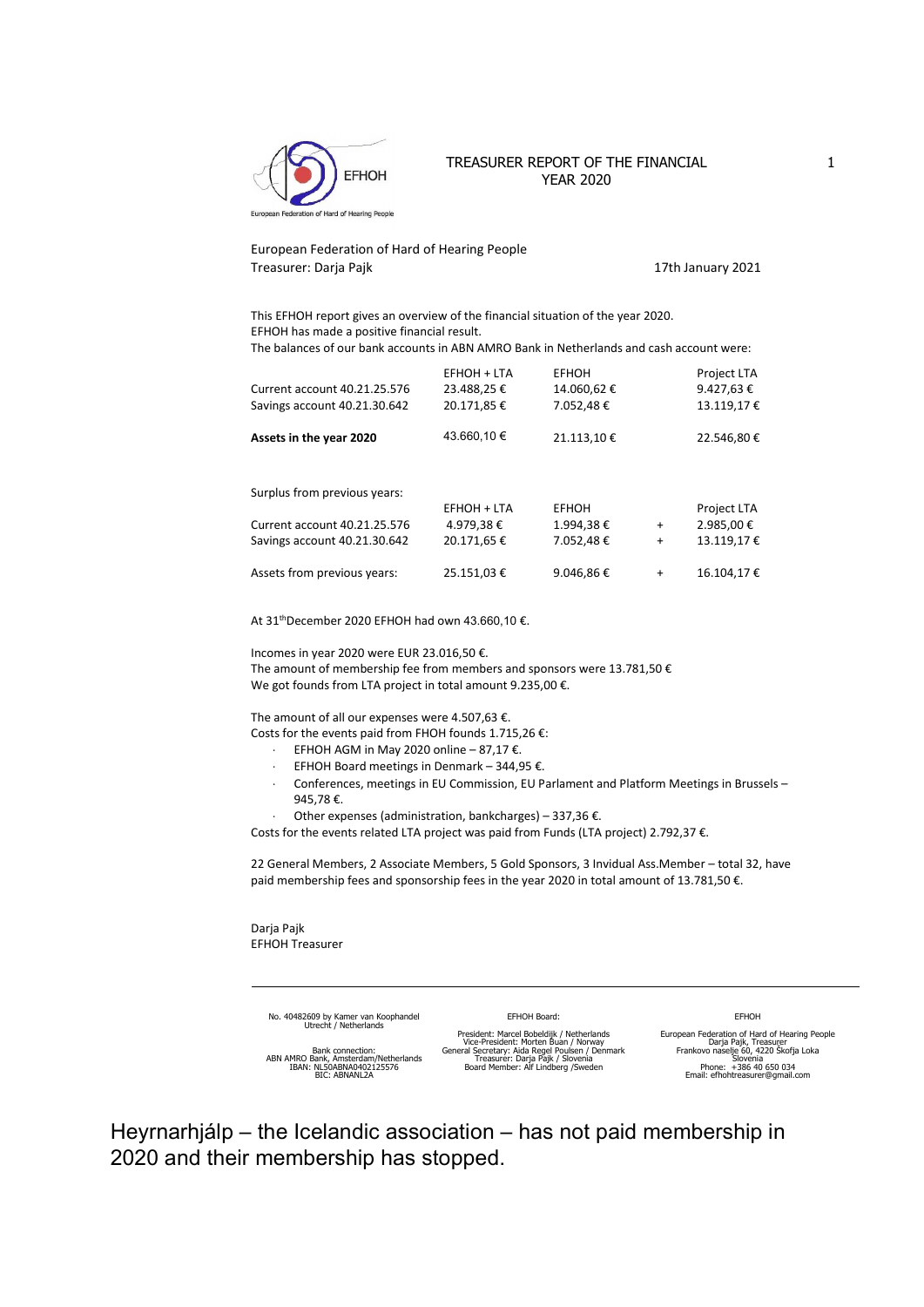# **MEMBERS, THE BOARD AND OFFICE**

#### **The Board**

The following people were members of the board in the year 2020:

President: Marcel Bobeldijk (The Netherlands) – elected 2019 Vice-President: Morten Buan (Norway) – elected 2020 General Secretary: Aïda Regel Poulsen (Denmark) – elected 2019 Treasurer: Darja Pajk (Slovenia) - elected 2019 Board Member: Alf Lindberg (Sweden) – elected 2020

#### **Board meetings 2020**

Because of the Pandemic, EFHOH board was not able to meet physically around in Europe during the year 2020. After the EFHOH AGM in May, EFHOH board has met every 3 – 4 weeks via the EFHOH Zoom Account.

#### **Office**

Official postal address: Hoormij, NVVS Randhoeve 221 3995 GA, Houten The Netherlands E-mail: office@efhoh.org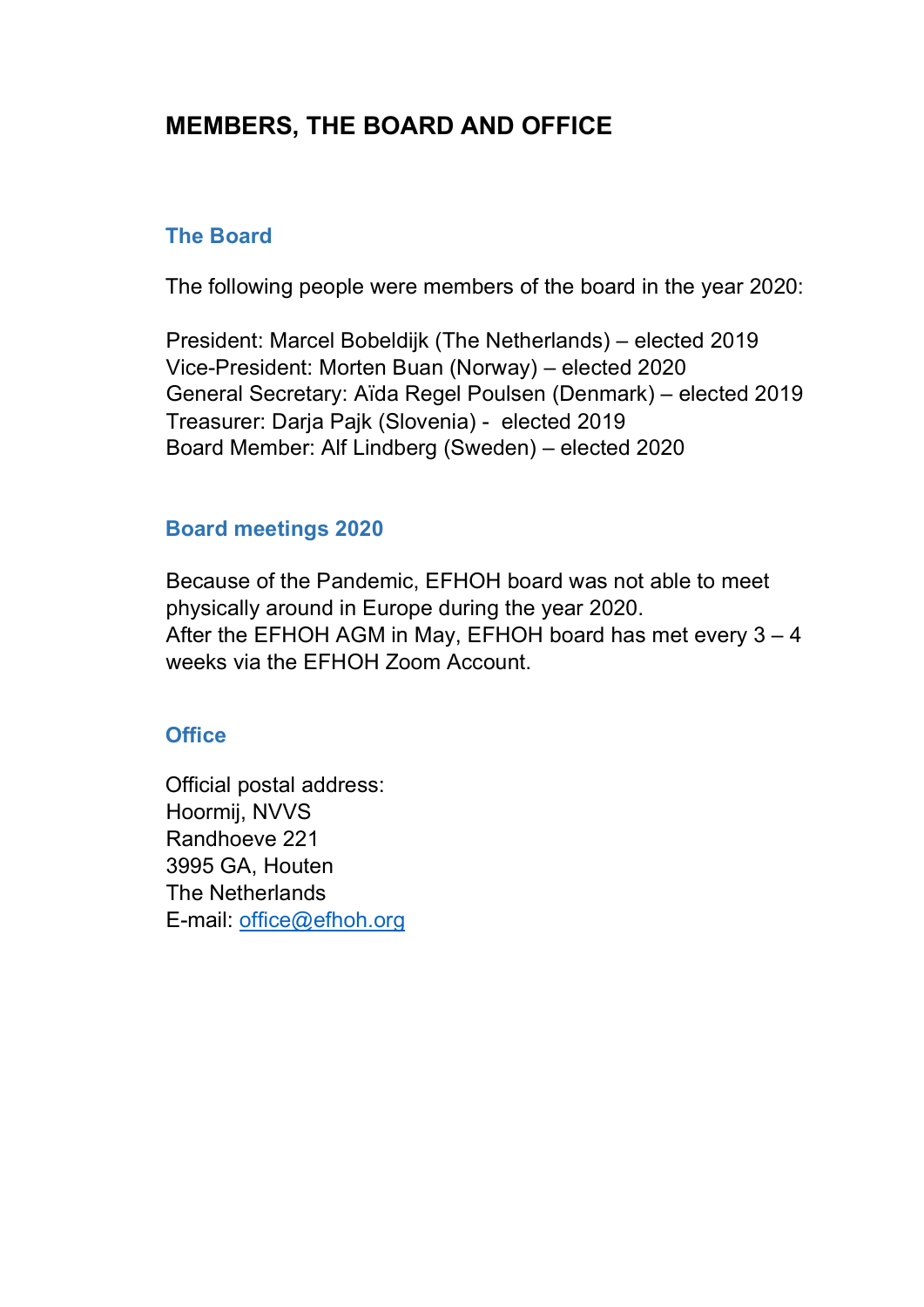# **ANNEXES**

#### **Annex 1**

List of General members; associate members; Gold sponsors and sponsoring members as well as individual members as per 31<sup>st</sup> December 2020.

| 1               | Austria               | Österreichischer Schwerhörigenbund                   |
|-----------------|-----------------------|------------------------------------------------------|
| $\overline{2}$  | Belgium               | Vereniging voor Hardhorenden "Onder Ons"             |
| 3               | Belgium               | Hörgeschädigte Ostbelgiens VoG                       |
| 4               | Croatia               | Hrvatski Savez Gluhih I Nagluhih - HSGN              |
| 5               | <b>Czech Republic</b> | Svaz neslysicich a Nedoslychavych v CR               |
| 6               | <b>Czech Republic</b> | Ceskomoravska unie neslysicich z.s.                  |
| 7               | <b>Denmark</b>        | Høreforeningen                                       |
| 8               | Estonia               | Eesti Vaegkuuljate Liit                              |
| 9               | Finland               | Kuuloliitto r.y.                                     |
| 10              | Finland               | Svenska Hörselförbundet rf.                          |
| 11              | France                | Bureau de Coordination des Ass. de Devenus Sourds et |
|                 |                       | <b>Malentendants-BUCODES</b>                         |
| 12 <sup>2</sup> | Germany               | Deutscher Schwerhörigen Bund e.V. - DSB              |
| 13              | Germany               | Deutsche Tinnitus-Liga e.V.                          |
| 14              | Greece                | Hellenic Federation of the Deaf - HFD                |
| 15              | Hungary               | Siketek es Nagyothallok Orszagos Szövetsege - SINOSZ |
| 16              | Netherlands           | <b>Stichting Hoormij</b>                             |
| 17              | <b>Netherlands</b>    | <b>Stichting Plotsdoven</b>                          |
| 18              | Norway                | <b>Hørselhemmedes Landsforbund</b>                   |
| 19              | Slovenia              | Zveza Društev gluhih in Naglušnih Slovenije          |
| 20              | Sweden                | Hörselskadades Riksförbund - HRF                     |
| 21              | Switzerland           | pro audito schweiz                                   |
| 22              | United Kingdom        | National Association of Deafened People - NADP       |

| <b>Associate Members (2)</b>                             | Country |
|----------------------------------------------------------|---------|
| Internationaler Verband für Schwerhörigen-Seelsorge e.V. | Germany |
| Aures                                                    | Georgia |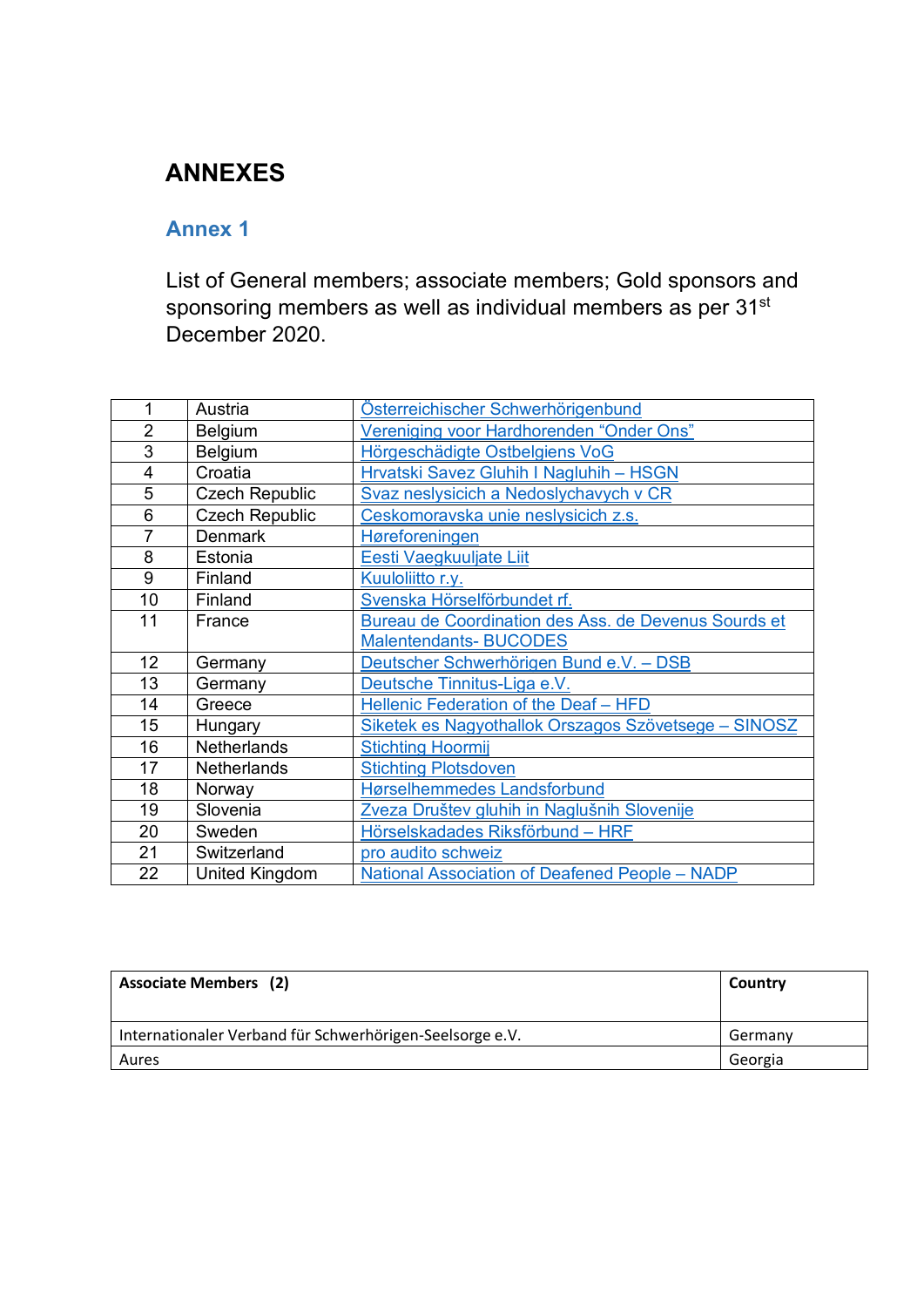| Gold Sponsors (5)                                       |             |
|---------------------------------------------------------|-------------|
| Cochlear Limited                                        | Australia   |
| GN ReSound A/S                                          | Denmark     |
| SIVANTOS GmbH former Siemens Audiologische Technik GmbH | Germany     |
| Amplifon                                                | Italy       |
| Bernafon AG                                             | Switzerland |

EFHOH has 3 Individual Associate Members.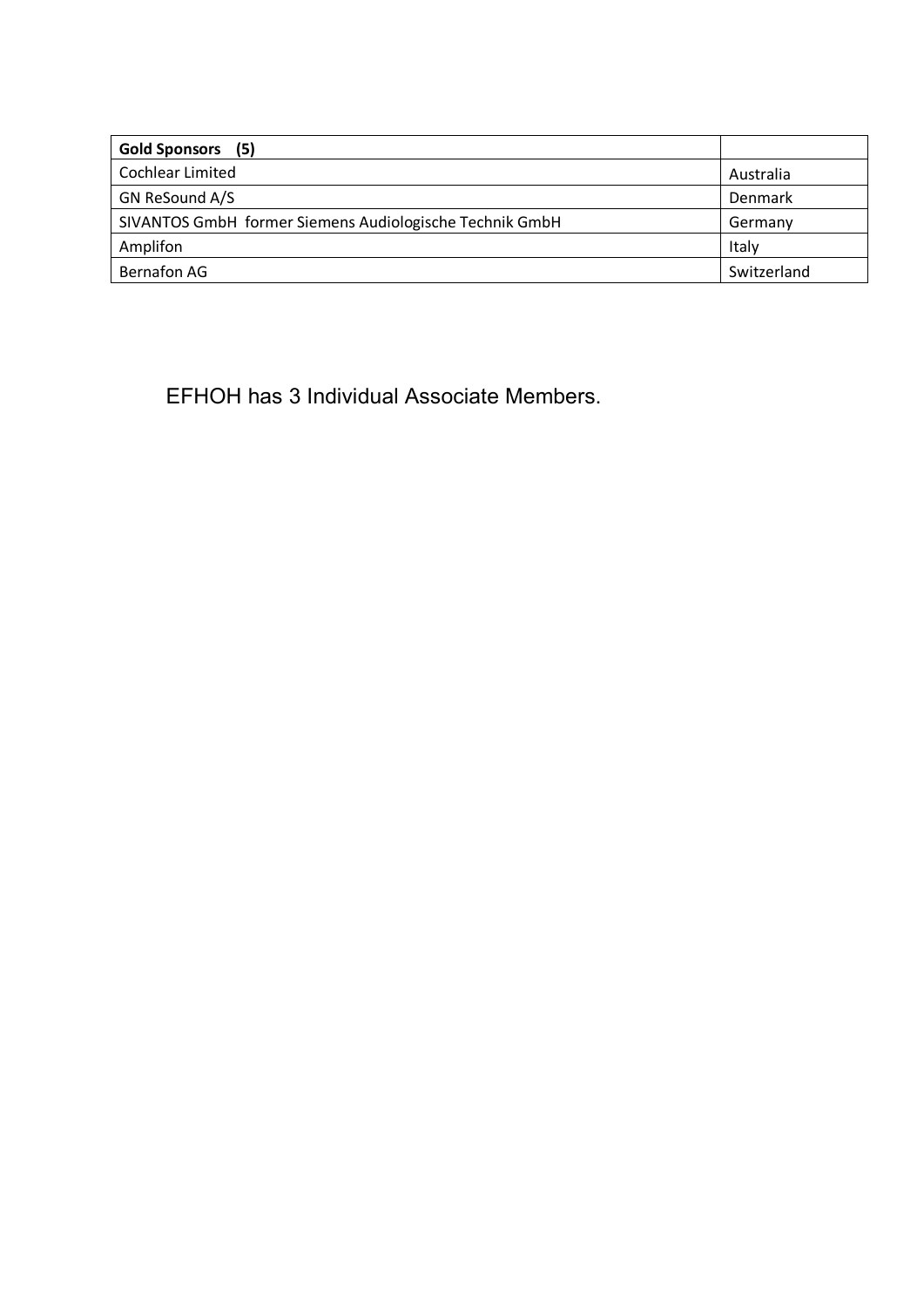#### **Annex 2**

#### **EFHOH Facts and History**

The European Federation of Hard of Hearing – EFHOH – was created as a legal entity and as an independent organization on March 2001 in Budapest, Hungary.

EFHOH is a benevolent federation of the European national organizations of hard of hearing people. The organization as registered in the Register of Commerce in Utrecht, the Netherlands, on 18<sup>th</sup> November 2001. EFHOH is the only European organization that represents all the 82 million hard of hearing adults (1 in 6 Europeans) in geographical Europe.

It's mission is to promote accessible communication, accessibility within the travel and the built environment and to raise awareness of the problems of hard of hearing people in society.

EFHOH has full membership as a European Non-Governmental Organization (NGO) in the European Disability Forum – EDF – with the right to representation in the Annual General Assembly.

#### **Contact information**

| <b>Address</b> | <b>EFHOH</b>     |
|----------------|------------------|
|                | c/o Hoormij NVVS |
|                | Randhoeve 221    |
|                | 3995 GA, Houten  |
|                | The Netherlands  |
|                |                  |

**E-mail** office@efhoh.org

**Website** www.efhoh.org